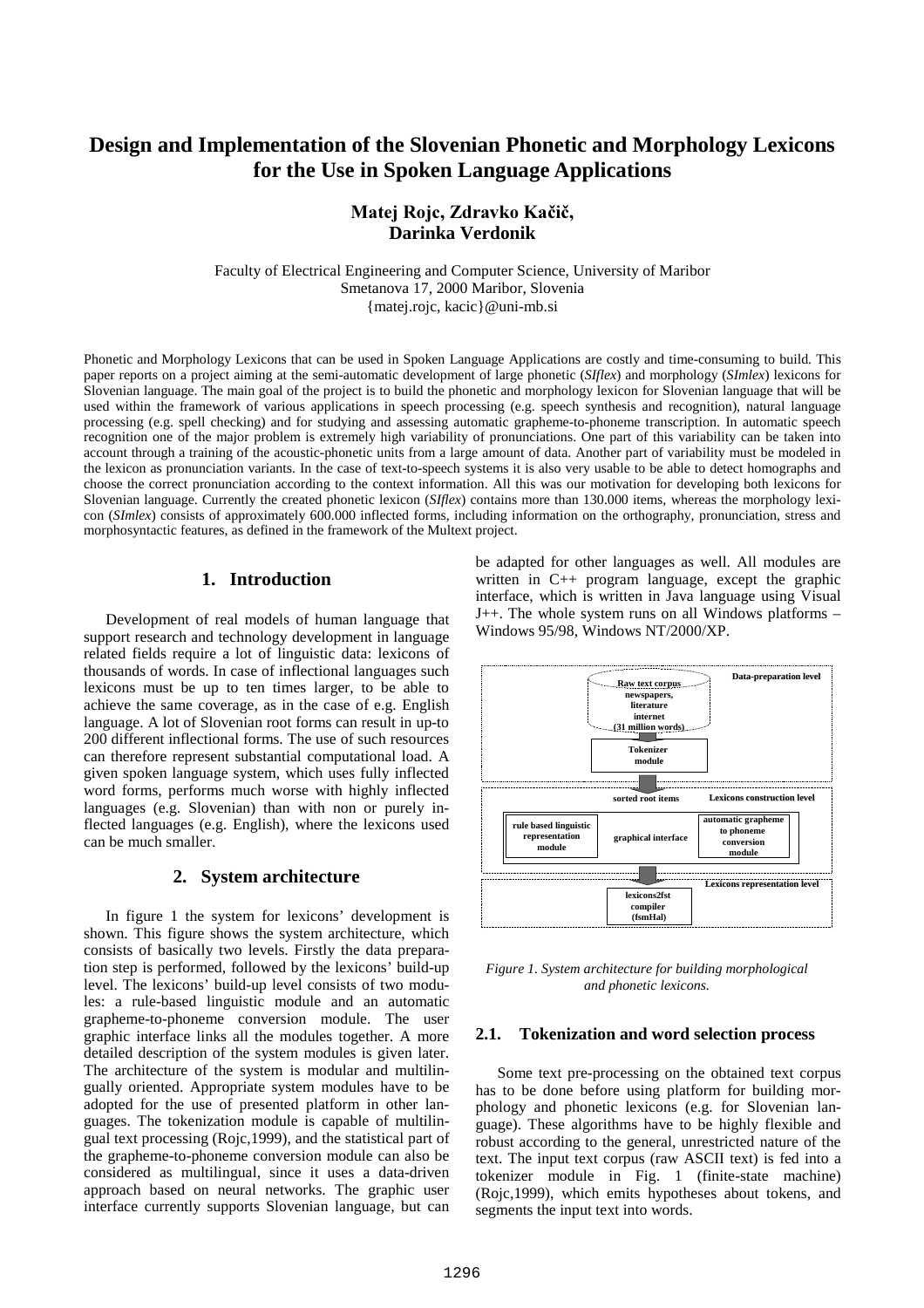The tokenizer module is organised on a multilevel basis. At the lowest level the lexical scanner separates the input text into tokens. Some tokens may not be in a canonical form appropriate for building up morphology and phonetic lexicons. In this case the text normalization processing level breaks such tokens into their constituent words.

All tokens such as date, hour, cardinal, and ordinal numbers are expanded into corresponding word forms during the tokenization process in the tokenizer module ('expanding text processing level'). The obtained words are sorted and a word frequency is assigned to each one. A final list of items was defined with this procedure, using the 30.000 most frequent words in the input corpus (root forms).

items is also loaded, to which phonetic and morphology information will be assigned. Then the expert manually chooses the item from the list or just types the new one. If the item is not in root form, it must be corrected. When the preprocessing of raw text is performed, all the items on the list are already in the root form and alphabetically ordered. Next, the expert verifies the type and position of the stress and marks a suffix in the item if it exists. The syntactic category for the corresponding item (part-ofspeech) is further chosen: noun, verb, adjective, number, pronoun, adverb, conjunction, interjection, article, proposition and predicative.



*Figure 2: Graphic interface of the system for building morphologic and phonetic lexicons*

#### **2.2. Rule based linguistic representation module**

Figure 2 shows the graphic interface of the system (lexicons construction level). This interface visualizes all the information generated by the rule-based linguistic module (e.g. adjective). When using it the expert is able to perform editing, correction, and verification actions. The morphology analysis represents the main part of the system. The graphic interface consists of three panels. The first panel is fixed and is intended as a starting point for any analysis the expert has to perform. The linguistic expert has to load the already created phonetic and morphology lexicons or create a new one. As input a list of all

This action opens the appropriate second and third panel for corresponding parts-of-speech. According to this selection, the rule-based linguistic representation component generates and places all attributes and values into their respective fields. The linguistic expert than verifies all the values and corrects them if needed. The data control window serves for verification of the generated data. The expert can define the comparative forms of adjectives, adverbs and the data for lemmas using the second panel. The third panel is used for the declension or conjugative forms of lemmas.

Currently this component works for the Slovenian language only, but can also be adapted to other languages, integrating the appropriate linguistic rules. The Slovenian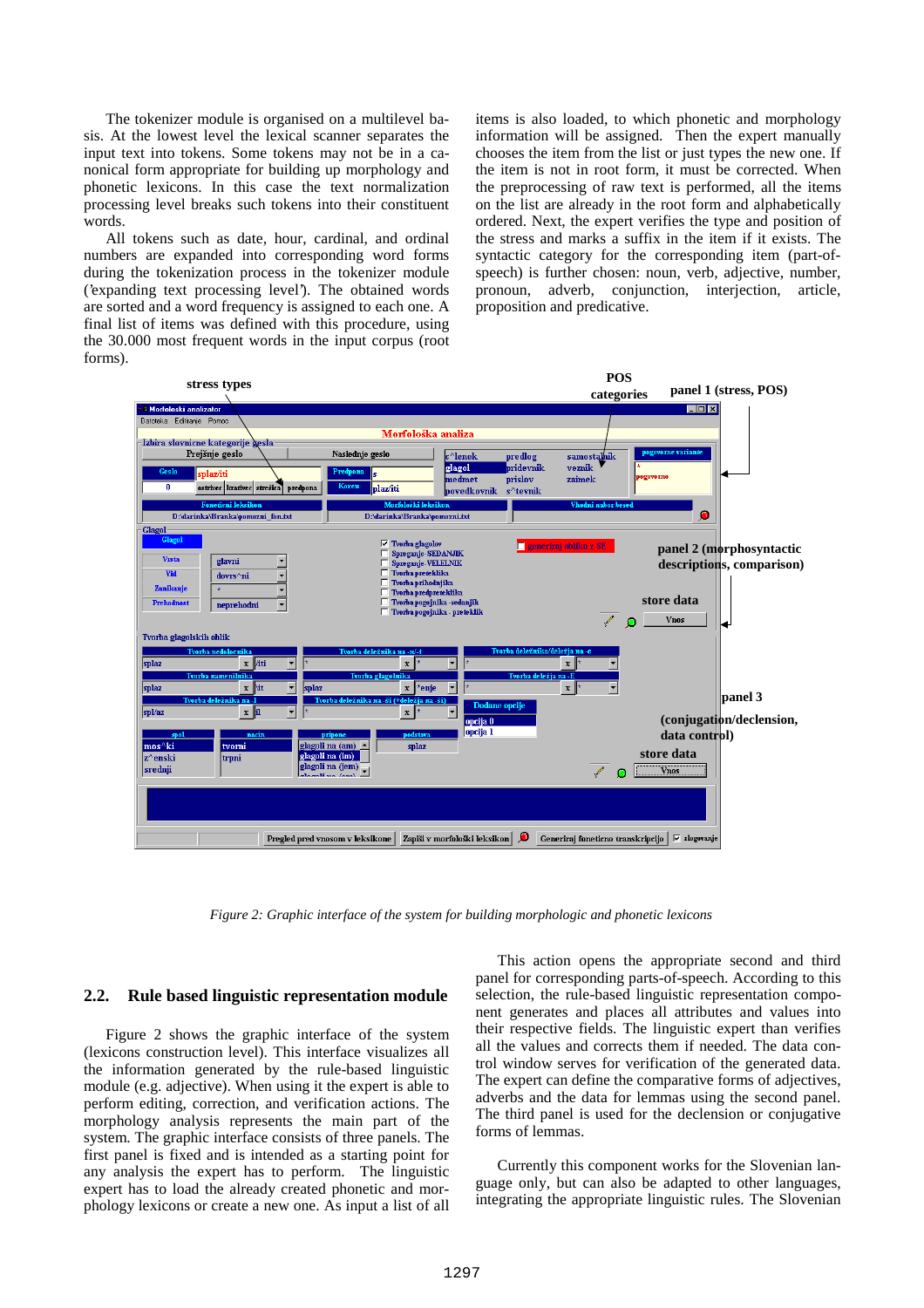language is like other Slavic languages inflectional language and the linguistic representation of a word depends on complex contextual factors. Most general linguistic rules were integrated into this component. Since there are quite a lot of exceptions in the Slovenian language, a linguistic expert's verification has to be done after the automatic generation of all forms for the current item's linguistic category (POS – part of speech). All the obtained results are added to the existing morphology lexicon in the prescribed format, after the linguistic expert verifies them. Morphology lexicon SImlex includes information on the stress and morphosyntactic features, as defined in the framework of the Multext project (Multext, 1996).

Some basic actions that have to be performed for specific part-of-speech categorization are defined below:

- adjective: the comparison is automatically performed and a conjugation/declension panel has to be activated,
- nouns: appropriate declension must be chosen and a conjugation/ declension panel activated,
- verbs: several panels for building various verb forms have to be activated and verified after automatic generation (infinitive, supine, participle, verb conjugation etc.),
- number: the expert determines gender, number etc. for root form and activates a conjugation/declension panel,
- pronoun: its type, gender, person, number and case are determined for root form, and a conjugation/ declension panel also activated,
- adverb: comparison is automatically performed and the type chosen,
- conjunction: the type is determined,
- interjection: the type is determined,
- article: the type is determined,
- predicative: the type and case are determined.

When the expert verifies the content of the second panel, the information is saved into the memory by pushing the 'store data' button. The expert then moves to the third panel (conjugation/declension), where automatically generated conjugation/declension forms of the root item are performed (adjective, nouns, verbs, and numbers). In the Slovenian language there are many exceptions, which cannot always be correctly interpreted by the rule-based linguistic representation component. Sometimes the stress changes the position and type in the word during the conjugation/declension process. Manual corrections by the expert are needed since this is very hard to predict using rules.

# **2.3. Automatic grapheme-to-phoneme conversion module**

The words in their grapheme representation have to be mapped onto their phonetic representation i.e. into their pronunciation for speech recognition and text-to-speech synthesis. The availability of pronunciation lexicons in their canonical form (a single phonemic representation for each word) is very important in order to be able to build grapheme-to-phoneme models. In some languages this form can be derived from the grapheme form by a set of

pronunciation rules, but for many languages (e.g. for the Slovenian language) this relationship is complex and is nowadays usually handled by manually produced pronunciation lexicons.

In many languages the number of phones in its pronunciation and the number of letters in an orthographic transcription of a word are not a one to one match. Letters can usually map to zero, one or two phones. When letters in some contexts correspond to no phone, they are marked with an empty symbol (\_epsilon\_). The alignment task actually becomes introduction of epsilons into the phonemic representation so that it matches the length of the grapheme representation. The explicit listing of which phones (or multi-phones) each letter in the alphabet may correspond to, irrespective of the context, is defined first before string alignment. This task can be done in an interactive process over the training set from the phonetic lexicon. New correspondence is added to the list of allowable mappings during this process.

In the list of allowable mappings, the vowels have a much longer list of potential phones. The input of the used algorithm is the list of allowable mappings and the input lexicon. The probability that the grapheme G is matching with one phoneme P is estimated during processing, and the DTW is used for introducing epsilons at positions that maximize the probability of the word's alignment path. Once the dictionary is aligned, the association probabilities can be computed again, and so on until convergence.

The grapheme-to-phoneme conversion is performed in two steps. In the first, stress marks are inserted. In the second, the graphemes are converted into phonemes and the syllable breaks inserted in the phoneme string. The neural networks (NNs for stress determination and grapheme-to-phoneme conversion) are constantly learned off-line during the lexicons' development and then integrated into the grapheme-to-phoneme conversion module to increase its performance. A multilayer perceptron (MLP) feedforward network with one hidden layer was used for neural networks. A backpropagation algorithm was chosen as the learning algorithm for both networks (Zell,1994, Hain,1999).

Marking syllables is a very important and necessary operation in text-to-speech synthesis systems since in many languages the pronunciation of phonemes is a function of their location in the syllable, relative to the syllable boundaries.

Phoneme location in the syllable also has an important role for the duration of the phone and represents significant information for any module that predicts segmental duration in the text-to-speech synthesis system.

#### **2.3.1. Syllable structure of the Slovenian language**

The Slovenian language allows complex consonant clusters in the onset and coda of the syllables. Some examples are given in table 2. The classes of Slovenian phones are presented in table 1. Statistical results showed that the Slovenian language allows up to 4 consonants in the onset and up to 4 consonants in the coda of the syllable. Determining the syllable boundary correctly is impor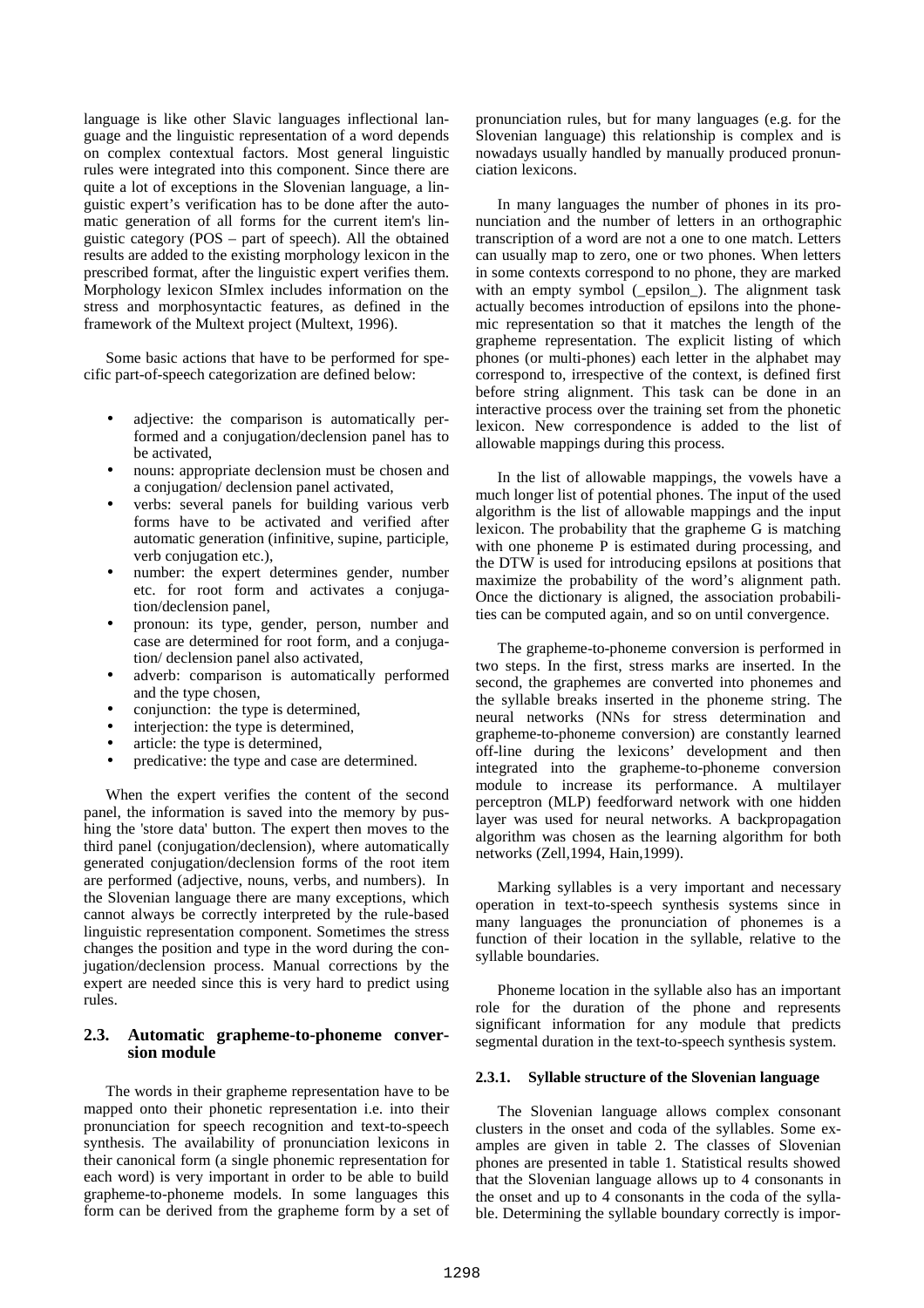tant because the pronunciation of most phonemes is a function of their position in the syllable. Syllable boundaries also influence phoneme duration.

| class | Description         | Slovenian phones    |
|-------|---------------------|---------------------|
| P     | unvoiced stops      | ptk                 |
| B     | voiced stops        | bdg                 |
| S     | unvoiced fricatives | fsSx                |
| Z     | voiced fricatives   | ZZ                  |
| N     | nasals              | m n                 |
| L     | liquids, glides     | lr vi               |
|       | vowels              | i: e: E: a: $O:$ o: |
|       |                     | u: i E a O u @      |

*Table 1:* Classes of Slovenian phones (Sampa,1998).

The syllabification process is implemented as a weighted finite-state transducer (WFST) that is constructed from a list of syllables (Kiraz,1998). The weights of the finite-state transducer were determined using frequencies of onset, nucleus, and coda types obtained from the statistical processing of training data (syllables). They play a significant role in obtaining the correct syllabification, especially in the case of consonant clusters.

| Onsets     |                       | Codas       |          |
|------------|-----------------------|-------------|----------|
| class      | clusters              | class       | clusters |
| PLL        | klj                   | <b>LSP</b>  | 1St      |
| <b>SPL</b> | skr                   | <b>LSPN</b> | istn     |
| <b>SNL</b> | Snj                   | <b>SPP</b>  | stk      |
| LLL.       | <b>V<sub>IV</sub></b> | <b>BLL</b>  | brv      |
| ZBL        | zbr                   | <b>BLP</b>  | hrt      |

*Table 2:* Slovenian language allows up to 4 consonants in the onset of the syllable and 4 consonants in the coda of the syllable.



Figure 5*: Grapheme-to-phoneme conversion*

To verify automatically generated phonetic transcription, the expert has to open the window, which visualizes generated phonetic transcription, done with an automatic grapheme-to-phoneme conversion module. This window is shown on Figure 5. The user is actually able to switch

between using rule-based or data-driven approaches (using a neural network). Only different orthographic words are sent to the grapheme-to-phoneme transcription module since a lot of inflectional forms for corresponding items are the same.

The grapheme-to-phoneme transcription module receives as an input only non-duplicated words and returns the corresponding phonetic transcriptions with syllable break marks '-' and stress marks. The linguistic expert verifies the results and writes everything into the phonetic lexicon. The control window in Figure 5 can be used for inspection (which rules were applied) to identify problems in the case of errors in the obtained phonetic transcription (when the rule-based approach is used).

# **3. Project status**

The project of building Slovenian phonetic (*SIflex*) and morphology lexicons (*SImlex*) started in 1999. Currently six linguistic experts are working on this project, using the presented system. The system described was evaluated as a very efficient help for the expert. The linguistic experts found it very easy to use, accurate enough in automatic generation of linguistic descriptions for items and also in grapheme to phoneme transcriptions. In case of errors, they can be corrected fast and easy without extensive typing. To avoid undesired errors, the analysis and correction can be performed mostly by using mouse. The experts are able to verify in average 30 root items per hour (phonetic and morphologic lexicons). The presented platform is constantly improved in order to speed up the lexicon construction process. Since the Slovenian language is a very inflectional language, on average 30 inflectional forms per root item are generated (during analysis of verbs up to 200 inflectional forms can be generated). The phonetic lexicon is smaller than the morphologic lexicon, since a lot of duplicated inflectional forms are obtained during conjugation/declension. The SImlex morphologic lexicon currently contains more than 600.000 items (root items plus corresponding inflectional forms) and SIflex phonetic lexicon about 130.000 items.

### **4. Compilation of large scale lexicons into finite-state transducers**

To be able to use large-scale lexicons in spoken dialogue applications, we need to use the efficient way for their representation. The methods used in the compilation of both lexicons into finite-state transducers (FST) assume that lexicons are given as large lists of strings and not as a set of rules as for instance in (Mohri,1995). Such representation is time and space optimal and very appropriate for the use in spoken language applications, especially in the case of inflectional languages.

In the compilation process a large set of proprietary programs (*fsmHal*) written in C++ were used that perform efficiently many operations on finite-state transducers and finite-state automata including determinization, minimization, union, intersection, compaction, prefixation, local extension and others.